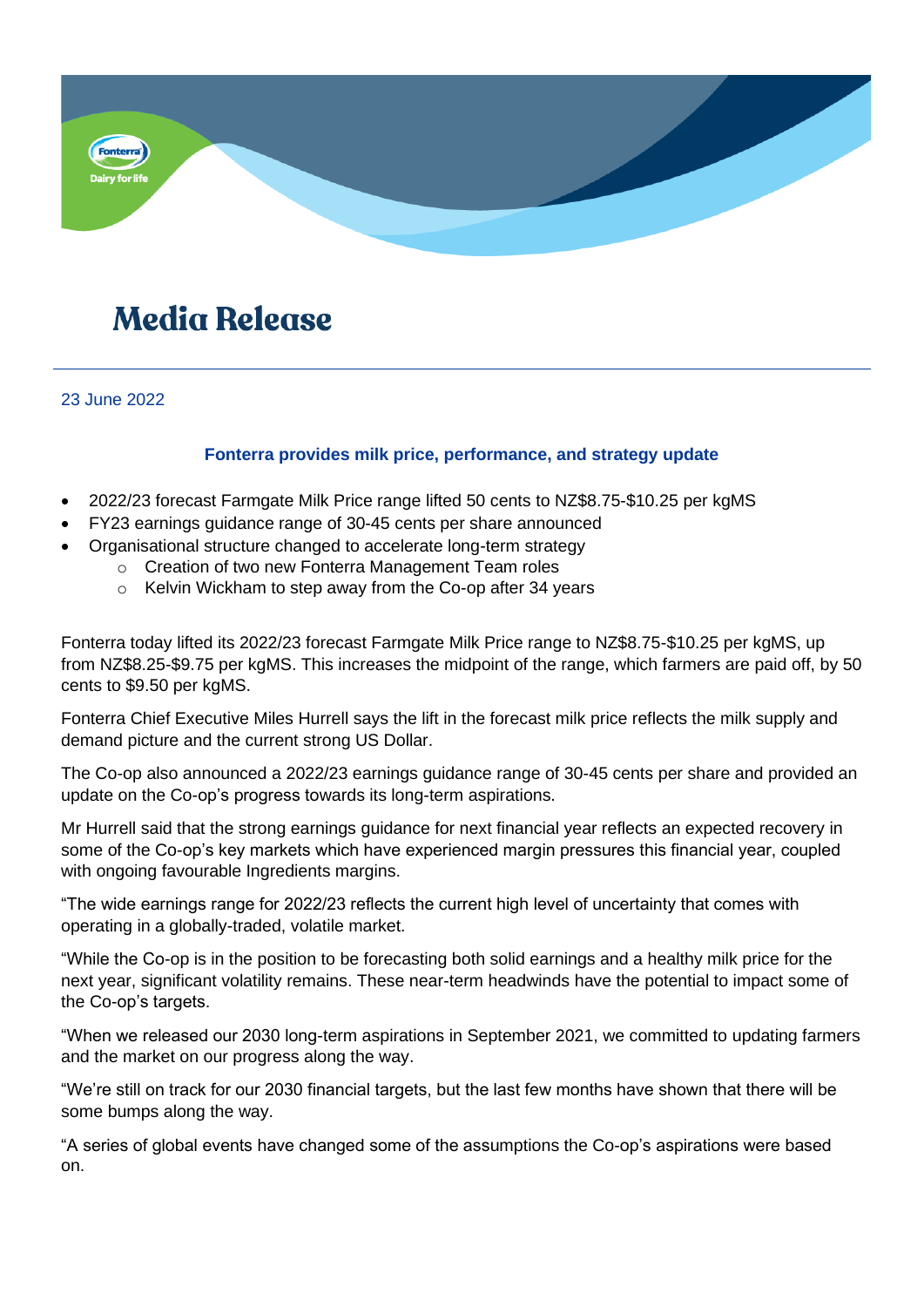"In particular, interest rates and inflation have lifted well above our assumptions, as have commodity prices in response to the continued strong demand for dairy. This feeds into the Farmgate Milk Price expectations, which you can see in our updated forecast of the 2022/23 milk price range.

"These input cost increases are impacting the cost of our debt in the short term and have also pushed onfarm costs up. This in combination with ongoing regulatory changes, will potentially reduce milk supply volumes.  As the higher milk prices lift working capital, our overall debt position has the potential to trend higher but still within our current debt parameters.

"What happens beyond next year is considerably less certain, with a wide range of possible outcomes. As a result, the indicative markers for future financial years which are set out in the Co-op's long-term aspirations will be updated closer to the time," says Mr Hurrell.

The Co-op will provide earnings guidance for 2023/24 at the end of the 2022/23 financial year and at the same point going forward in future financial years.

"As we look out to 2030, the fundamentals of dairy – in particular, New Zealand dairy – look strong and we continue to make good progress against our long-term aspirations.

"We are growing our high value, specialty ingredients business, with Active Living expected to deliver growth year-on-year.

"Work also continues on finding a solution to the methane challenge, with the recent expansion of a trial of methane-reducing seaweed as a supplementary feed for cows," says Mr Hurrell.

The Co-op maintained its earnings guidance range of 25-35 cents per share for the current financial year.

## **Accelerating progress towards our long-term aspirations**

Mr Hurrell says since announcing its refreshed strategy in September 2021, the Co-op has been working through how to adapt its organisational structure to accelerate progress towards its long-term aspirations.

"Our ambitions are to grow the value we derive from our New Zealand milk through our sustainability credentials, innovation, and nutrition science.

"To enable this, we have established two new Fonterra Management Team (FMT) roles to increase the Co-op's focus on innovation and strategic implementation," says Mr Hurrell.

## • **Chief Innovation and Brand Officer – Komal Mistry-Mehta**

Commercialising our innovation and R&D expertise is integral to achieving our long-term aspirations, as is the need for these attributes to be imbedded into our brand. This role will bring a new level of focus, capability, and thinking to the FMT to help grow the premium value of our products.

Komal has been with the Co-op since April 2011 and currently leads our high-value ingredients business, Active Living.

## • **Managing Director Strategy and Optimisation – to be appointed**

Delivering our long-term strategy requires choices to be made over where we put our New Zealand milk in order to best optimise value for the Co-op. This role will bring a new level of focus to the FMT on demand choices, and portfolio and asset management, using analytics to inform decision making.

"In addition, the shape of our AMENA business is changing with the planned divestments of our businesses in Chile and Brazil, our exit from Russia, and our Active Living business moving to the new Innovation and Brand business unit.

"With this in mind, we are grouping AMENA and APAC into a consolidated business unit to be led by Judith Swales.